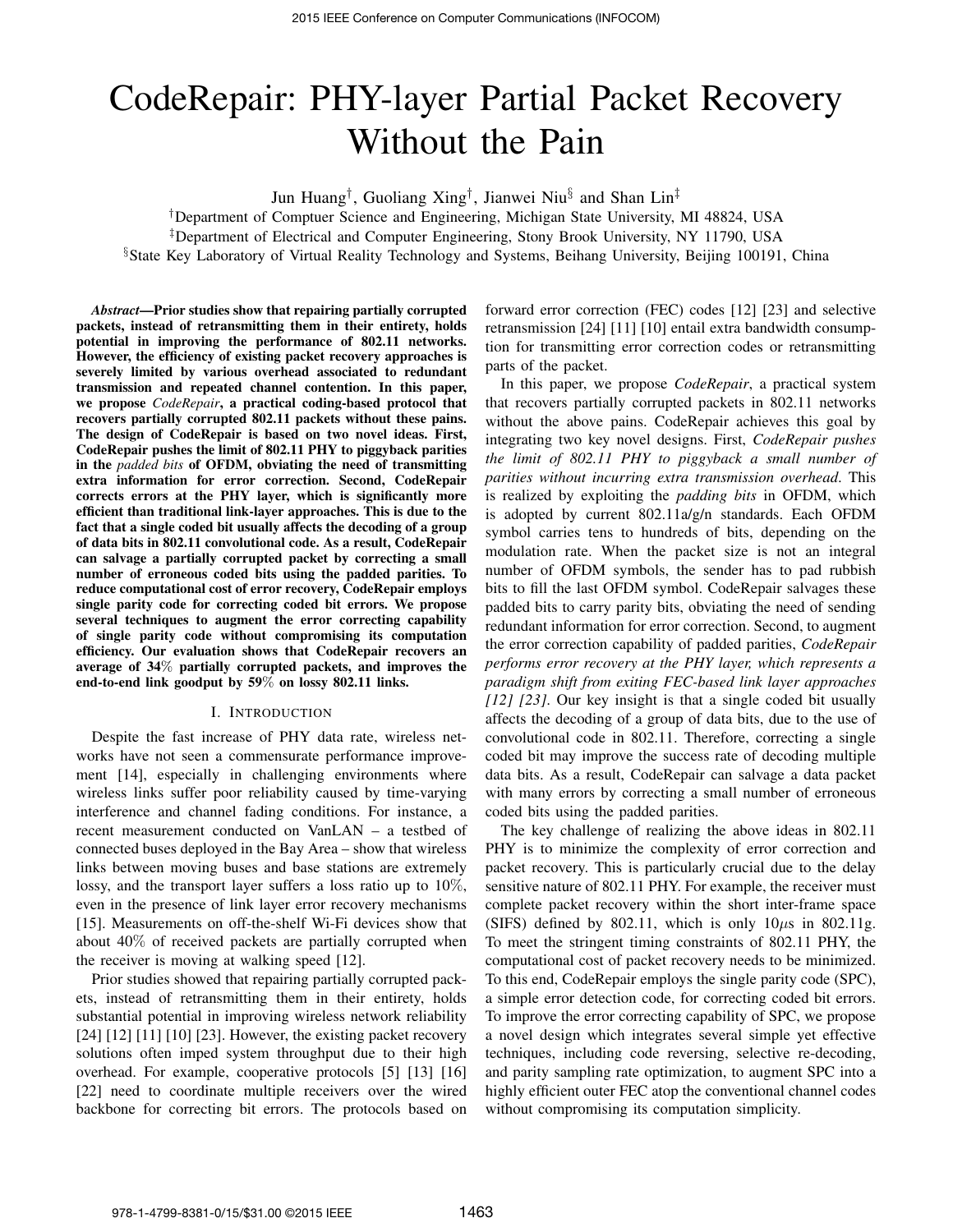We implemented CodeRepair in USRP/GNURadio platform, and extensively evaluated its error correcting efficiency, as well as the impact on end-to-end link performance. We show that CodeRepair recovers an average of 34% erroneous packets, and improves the goodput by 59% on lossy links. Although we primarily focus on 802.11 networks in this paper, the design of CodeRepair can be applied to other OFDM-based radio technologies, such as LTE and ultra-wideband (UWB). Moreover, the augmented SPC can be used as an efficient outer code to improve the performance of channel coding in other delay sensitive environments.

# II. RELATED WORK

Corrupted packet recovery for 802.11. Traditionally, 802.11 recovers corrupted packets using link layer protocols. Selective retransmission based protocols [11] [10] reduce packet recovery overhead by only retransmitting the bits that are likely to be wrong. Similarly, Zhang et al. [24] propose *µ*ACK, which sends ACKs for every few symbols on a separate feedback channel to enable in-frame recovery. Other protocols, such as ZipTx [12], use link layer FEC to correct bit errors. Unite [23] combines selective retransmission and link layer FECs to minimize error recovery overhead. Leveraging the broadcast nature of wireless channel, cooperative protocols [5] [13] [16] [22] coordinate multiple receivers that hear the same transmission to correct packet errors. However, the efficiency of these approaches is severely limited by the high error reovery overhead, which includes the costs of coordinating multiple receivers, extra bandwidth consumption for sending redundancy information, and the channel access overhead during retransmissions. In comparison, CodeRepair avoids these overhead and explores the efficiency of PHY packet recovery. Moreover, CodeRepair can be integrated with link layer protocols to improve their performance.

Hybrid ARQ and rateless code. 4G wireless standard uses hybrid ARQ for correcting corrupted packets. In hybrid ARQ, data is first encoded using a low-rate mother code, and then in each round of (re)tranmission the coded block is punctured (i.e., only a fraction of the coded bits are chosen) and transmitted, until the packet is successfully decoded or all coded bits are sent. However, if bit errors cannot be completely corrected after sending all codes, a new round of retransmission will be triggered, which causes bandwidth waste just like link layer retransmissions. Moreover, hybrid ARQ only works when the underlying channel code is *rate-compatible* [7]. Unfortunately, 802.11 convolutional code is not rate-compatible [20]. Thus realizing hybrid ARQ in 802.11 requires non-trivial modifications in the default encoder. To optimize link performance under time-varying channel conditions, recent work [6] [17] propose to use rateless code to automatically achieve the optimal transmission rate. However, realizing rateless codes requires significant modifications to the current 802.11 PHY. Moreover, decoding rateless codes incurs multiple rounds of extensive computations [17].

Both hybrid ARQ and rateless codes require a *stateful* PHY, where the decoder has to buffer the coded bits for all ongoing

packets until they are successfully decoded. While stateful PHY is employed in celluar networks where a centralized controller schedule all transmissions, it is prohibitively expensive in the unlicensed band, where senders compete with each other for channel access. Since packets from other senders may arrive before the ongoing packet is successfully decoded, it is extremely difficult to maintain packet status at the PHY layer. As a result, 802.11 adopts a stateless PHY where decodings of packets are independent of each other.

Turbo code. CodeRepair uses padded parities as an outer FEC atop of channel code. This structure is similar to that of Turbo code. However, a key feature of CodeRepair is its extremely low overhead. Turbo code parallel y concatenates two FECs, and relies on iterative decoding to reduce error rate. This requires not only significant modifications to the structure of 802.11 encoder, but also extensive computations at the decoder. In comparison, CodeRepair piggybacks the parities of outer code in the padded bits of 802.11 packets, without modifying the default encoder or transmitting extra bits. Moreover, existing FECs typically requires substantial computations for decoding, which will degrade the efficiency of 802.11 PHY. CodeRepair augments the single parity code for error recovery, of which the incurred computational overhead is only 2% to 7% to that of channel decoders. These features make it feasible to incorporate CodeRepair into existing 802.11 standards.

# III. BACKGROUND ON 802.11 PHY

In this section, we introduce the background of 802.11 PHY that is necessary for understanding our approach.

## *A. Convolutional Code*

A rate-*m/n* convolutional code transforms each *m*-bit message into *n*-bit codeword. Coded bits are computed based on the current and last *k* bits using pre-defined generator polynomials, where *k* is referred to as *constraint length*. The state of the encoder is defined by the values of last *k* bits. Tab. I shows an example of a rate- $1/2$  convolutional code with  $k = 2$ . The two generator polynomials are  $c_1 = b_0 \oplus b_1 \oplus b_2$ , and  $c_2 = b_0 \oplus b_2$ , where  $b_0$  is the current bit,  $b_1b_2$  represents the encoder state. The transition table describes how an input bit triggers a state transition inside the encoder, and the output table gives the computation results of generator polynomials. In 802.11, a rate-1/2 code with  $k = 6$  is employed as mother code. Higher coding rate can be achieved by puncturing certain coded bits before transmission. For each bit *bi*, a codeword of two bits is computed using the following generator polynomials,

$$
c_{2i} = b_i \oplus b_{i-2} \oplus b_{i-3} \oplus b_{i-5} \oplus b_{i-6},
$$
  
\n
$$
c_{2i+1} = b_i \oplus b_{i-1} \oplus b_{i-2} \oplus b_{i-3} \oplus b_{i-6},
$$
  
\n(1)

where  $b_{i-k}$  is the bit of round  $i-k$ , and  $b_{i-k}=0$  if  $i < k$ .

Fig. 1 shows the process of convolutional encoding using the code given in Tab. I. PATH-1 and PATH-2 show the traces of state transitions when encoding the messages of 00000 and 11010. The goal of decoding is to find the most likely path on the trellis that yields the coded bit sequence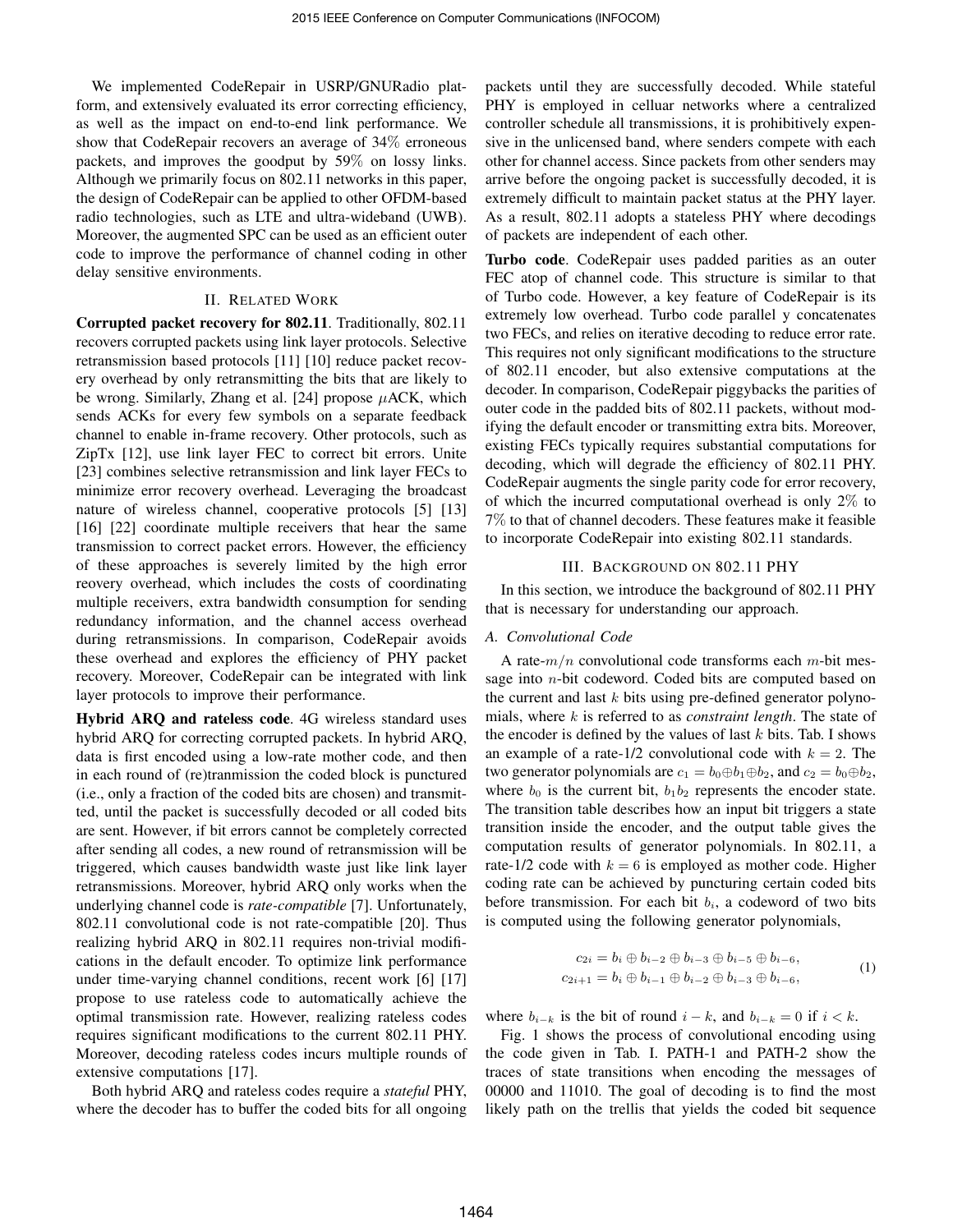TABLE I AN EXAMPLE OF A RATE-1/2 CONVOLUTIONAL CODE.



Fig. 1. Illustration of convolutional encoding using the code defined in Tab. I. Each branch is labeled by the input bit that triggers the transition, along with the output codeword.

of minimum *cost* to the received sequence, where the cost is commonly computed using Hamming distance. For example, given a received coded bit sequence of 0100000100, the costs of PATH-1 and PATH-2 are 2 and 5, respectively. In this case, PATH-1 is more likely the correct path.

## *B. Bit Padding*

In OFDM-based wireless systems, when packet size is not an integral multiple of the number of bits carried by an OFDM symbol, rubbish bits will be padded at packet tail to fill the last OFDM symbol. In 802.11, each OFDM symbol carry a total of 24 to 320 data bits, depending on the modulation and channel coding schemes. Let *n* be the number of data bits carried by each OFDM symbol. A *k*-bit packet consists of *⌊k/n⌋* OFDM symbols. The number of padded bits can be calculated as  $n \times \lfloor \frac{k}{n} \rfloor - k$ .

## IV. A MOTIVATION EXAMPLE

Our approach is driven by the hypothesis that *recovering corrupted 802.11 packets at the PHY layer requires significantly less redundancy than that required by link layer protocols*. The intuition behind is that, by correcting an erroneous coded bit, we can affect the decoding of a sequence of surrounding data bits, leading to higher error correction efficiency. In the following, we demonstrate this intuition using an example based on the code defined in Tab. I.

Tab. II gives an example where a correcting one coded bit recovers 4 data bits. The first three columns show transmitted bits, transmitted and received coded bits, respectively. For PATH-I and PATH-2, the table shows the 2-bit codeword expected by the path, along with the decoding output and the costs accumulated on the path. Assuming a 4-bit message '0000' is transmitted using the code defined in Tab. I, the transmitted and received coded bits are '00000000' and '10011000', respectively. Tab. II shows the case where the decoder compares the costs of the correct path (PATH-1) and

TABLE II AN EXAMPLE WHERE CORRECTING ONE CODED BIT RECOVERS FOUR DATA BITS.

| Тx  | Tx   | Rx   | PATH-1 |     |      | PATH-2 |     |      |
|-----|------|------|--------|-----|------|--------|-----|------|
| bit | code | code | Code   | Bit | Cost | Code   | Bit | Cost |
|     |      | 10   | 00     |     |      |        |     |      |
|     | 00   | 91   | 00     |     |      | 01     |     |      |
|     | 00   | 10   | 00     |     |      | 10     |     |      |
|     |      | 00   |        |     |      |        |     |      |

a faulty path of 4 bit errors (PATH-2). As the accumulated costs of PATH-1 and PATH-2 are 3 and 2, the decoder will eliminate PATH-1, causing 4 bit errors in decoding output. In this example, correcting one of coded bit errors will reduce the cost of PATH-1 to 2, and increase the cost of PATH-2 to 3, reviving PATH-1 and correcting 4 bit errors.

# V. CHALLENGES AND SYSTEM OVERVIEW

Realizing the idea of PHY packet recovery in 802.11 raises two practical challenges.

*Maintaining communication efficiency*. Recent studies [14] [24] show that the channel contention cost of 802.11 can easily offside the spectrum efficiency of high-rate PHY. To minimize communication overhead, an efficient packet recovery solution should avoid retransmissions whenever it is possible.

*Minimizing computational overhead*. 802.11 PHY is delaysensitive. If a sender does not receive an ACK within the window of SIFS (10  $\mu s$  in 802.11g), it will consider the packet lost and trigger a retransmission. PHY packet recovery requires an extra round of decoding to correct coded bits, leading to higher delay. This delay depends on the complexity of the FEC used for error correction, and must be minimized to meet the stringent 802.11 timing constraints.

To address the above challenges, we propose *CodeRepair*, a practical PHY packet recovery protocol for 802.11. CodeRepair pushes the limit of 802.11 PHY to piggyback a small number of parities on the padded bits of OFDM, therefore avoiding extra communication overhead. During error correction, CodeRepair receiver first uses piggybacked parities to correct a subset of received coded bits, and then re-decodes to recover a the packet without triggering retransmissions.

CodeRepair is designed to be highly computational efficient. To this end, we employ single parity code  $(SPC)$  – a simple error detection code – for coded bits recovery. To augment SPC for error correction, CodeRepair integrates three techniques including *code reversing*, *selective re-decoding*, and *parity optimization*, to turn SPC into an efficient outer code atop 802.11 convolutional code without compromising SPC's computation simplicity. CodeRepair can be integrated with other FECs to achieve better error correcting performance, although this comes at the cost of increased complexity.

We now give an overview on the working flow of CodeRepair. On the sender side, CodeRepair generates a small number of parities, where each parity is the modulo-2 sum of some randomly selected coded bits. The parities are then piggybacked by the padded bits of 802.11. Fig. 2 shows the architecture of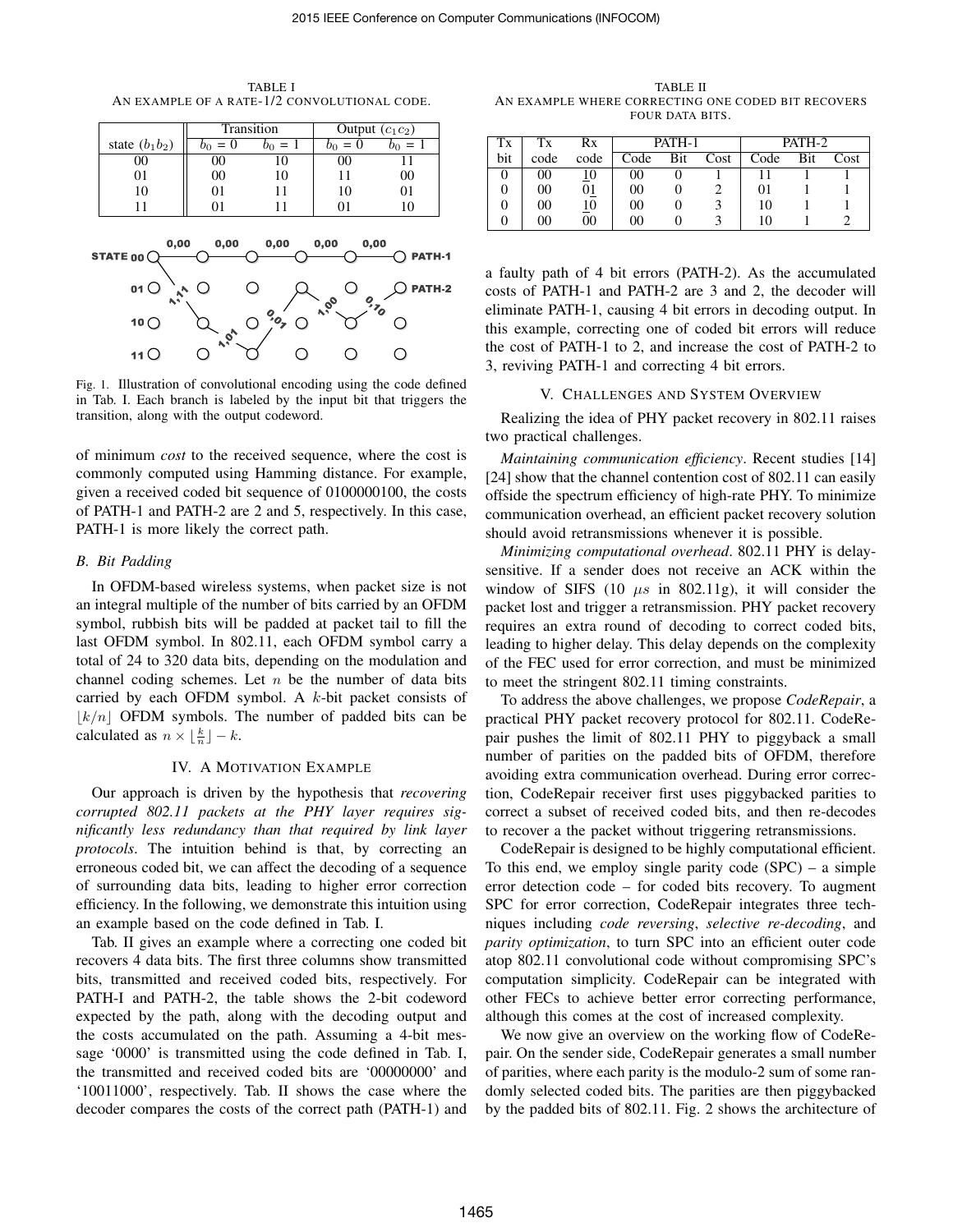

Fig. 2. The architecture of an 802.11 receiver augmented with CodeRepair components (gray area).

an 802.11 receiver augmented with CodeRepair components. For each packet that fails CRC check, CodeRepair receiver extracts padded parities after packet decoding, and then performs SPC decoding to re-estimate a subset of coded bits. To augment SPC for error correction, CodeRepair employs code reversing, a technique that leverages the decoding confidence of data bits to reverse coded bit values. The number of bits sampled by each parity is carefully tuned to improve error correction performance. To correct erroneous data bits, CodeRepair selectively re-decodes a group of low confidence bit blocks using the re-estimated coded bit sequence. In the next section, we will introduce the design of CodeRepair in detail.

# VI. CODEREPAIR DESIGN

In this section, we introduce the coding of SPC, describe the design of CodeRepair sender and receiver, and then discuss how to improve the utilization of padded parities.

# *A. Single Parity Code*

CodeRepair augments single parity code (SPC) – a simple error detection code – to an efficient outer FEC atop 802.11 convolutional code. The key motivation driven this design is to minimize computational overhead. In the following, we first introduce the coding and decoding of SPC, and then discuss its deficiency in error correction.

Coding and decoding. CodeRepair employs SPC to encode and estimate coded bit values of 802.11 packet. Given *n* randomly selected coded bits  $x_1, \ldots, x_n$ , the SPC encoder computes a single parity *p*, such that  $p \oplus x_1 \dots \oplus x_n = 0$ . Let  $y_1, \ldots, y_n$  be the received coded bits, and *q* be the received parity. We use  $\phi(y_i|s)$  to denote the LLR of  $y_i$  obtained through soft-demodulating the received signal *s*;  $\phi(q|s)$  can be derived by soft-decision channel decoding. To decode SPC, we resort to the decoding techniques developed for LDPC. Specifically, for two independent binary variables *a* and *b*,  $\phi(a \oplus b)$  can be derived using Jacobian function [3],

$$
\phi(a \oplus b) = \text{sgn}(\phi(a))\text{sgn}(\phi(b))\left(\min(|\phi(a)|, |\phi(b)|) - c\right), (2)
$$

where  $sgn(a)$  is the sign of a, and c can be approximated using a constant while incurring only a negligible loss in accuracy [4]. Following the Bayes' rule, we can use the received parity *q* to update the LLR of *y<sup>i</sup>* as follows,

$$
\phi(y_i|s, q) = \phi(y_i|s) + \phi(y_i|q) = \phi(y_i|s) + \phi(y_i \oplus u|s), \tag{3}
$$

where  $u = q \oplus y_1 \oplus ... \oplus y_n$ .

Deficiency in error correction. Despite its computation efficiency, SPC is rarely used as an error correcting code. As an error detection code, SPC only detects odd number of errors, and cannot identify the positions of erroneous bits. When there is odd number of errors,  $sgn(\phi(y_i|q)) = -sgn(\phi(y_i|s))$ . In this case, the SPC decoder trades off the accuracy of correct coded bits to recover erroneous ones. When there is even number of errors, we have  $sgn(\phi(y_i|q)) = sgn(\phi(y_i|s))$ . In this case, the parity has no contribution to error correction. In Section VI-C, we will address this inherent deficiency of SPC, enabling it to recover coded bits while preserving its computation simplicity.

#### *B. CodeRepair Sender*

On the sender side, CodeRepair employs SPC to encode the coded bits of 802.11 packet into parities. Each parity randomly samples a group of coded bits, which are selected based on a pseudo-random number sequence generated offline. The sender and receiver share this sequence during SPC encoding and decoding. CodeRepair sender piggybacks parities on the padded bits of 802.11 (see Section III-B), allowing the receiver to correct corrupted packets without triggering retransmissions or consuming extra bandwidth.

Fig. 3(a) shows the number of padded bits measured in two data traces of real-life 802.11 networks. SIGCOMM [18] is a publicly available packet trace collected in WLANs of hundreds of users attending SIGCOMM 2008. The trace named Home is collected by ourselves in an apartment from an 802.11n WLAN. We observe plenty of padded bits in both traces. The average numbers of padded bits per packet are 83 and 157 SIGCOMM and Home, respectively. Fig. 3(b) further studies the impact of bit rate using the SIGCOMM trace. As shown in the figure, packets transmitted at high bit rates contain more padded bits. Denote *ndata* as the number of bits carried by one OFDM symbol. *ndata* increases with data rates. Assuming the packet size is randomly distributed, the average number of padded bits is  $n_{data}/2$ . In 802.11n and 802.11ac, padded bits can be even more substantial.

## *C. CodeRepair Receiver*

At the receiver, CodeRepair utilizes the padded parities to recover coded bits, and then re-decodes to correct corrupted packets. To address the deficiency of SPC, CodeRepair optimizes the sampling rate of parities to maximize their utilities (see Section VI-D). Meanwhile, CodeRepair receiver uses two techniques called *code reversing* and *selective re-decoding* to augment SPC decoder. In the following, we explain how these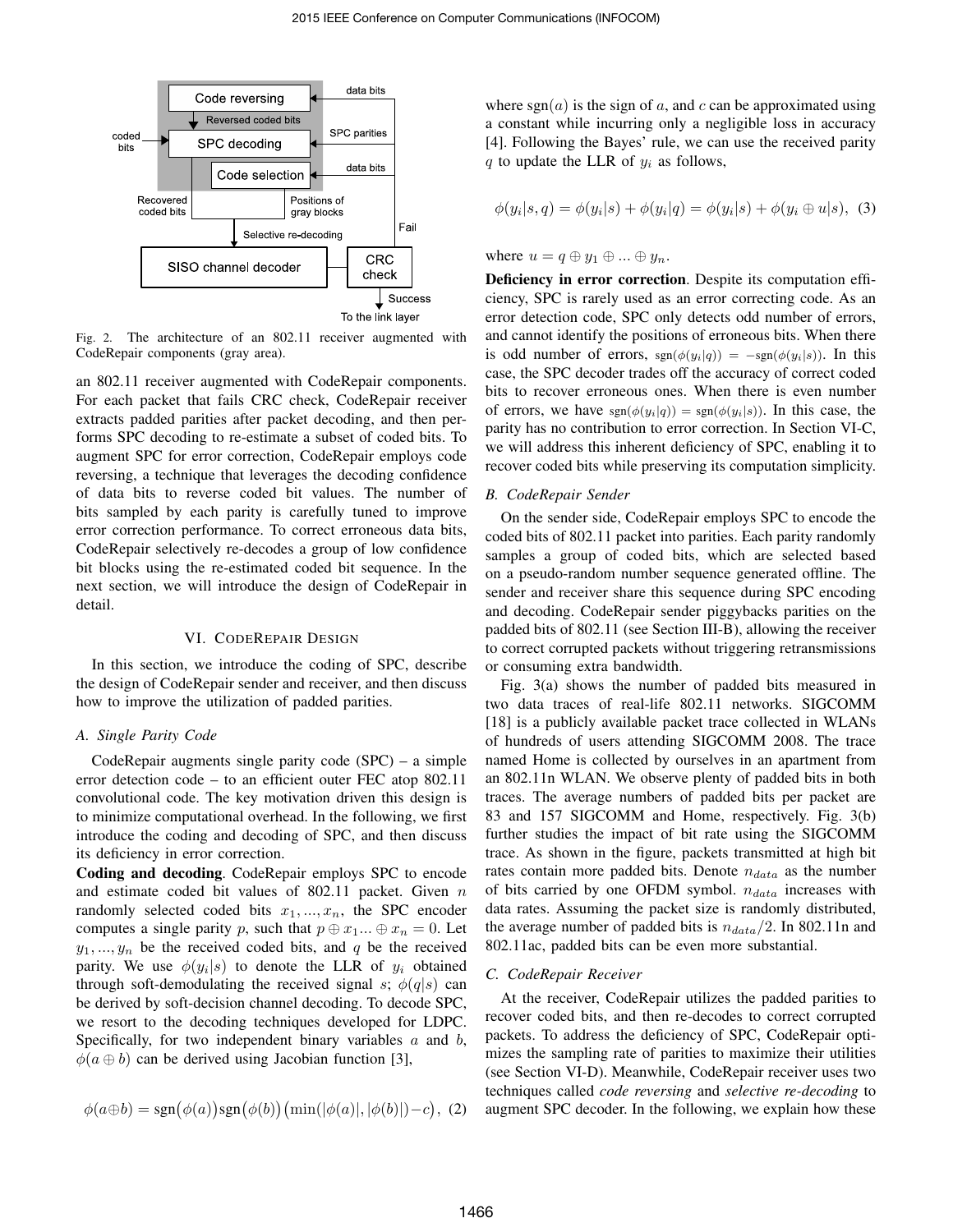

(a) Number of padded bits per (b) Effect of bit rates measured in packet. SIGCOMM trace. Fig. 3. Padded data bits in real-life network traffic.



Fig. 4. Effect of code reversing. Each point denotes a codeword consisting of two coded bits. A negative LLR indicates an erroneous coded bit. Gray points denote the codewords containing at least one gray code.

techniques are integrated together, and then describe code reversing and selective re-decoding in detail.

Basic idea of augmenting SPC decoding. At the very high-level, CodeRepair employs SPC to correct coded bit errors. Due to the deficiency discussed in Section VI-A, SPC decoding may decrease the estimation accuracy of correct coded bits. CodeRepair suppresses this side effect through selective re-decoding. Specifically, by evaluating the decoding confidence, CodeRepair receiver first identifies a group of *gray blocks* that are likely to contain decoding errors. We denote the coded bits located in gray blocks as *gray codes*. Then the receiver performs code reversing, which exploits decoded bits of high confidence to recover non-gray codes. By optimizing the sampling rate of parities (as discussed in Section VI-D, we can maximize the chance at which each parity samples one gray code. As a result, the estimation error of the sampled gray code will be reduced after SPC decoding. However, as shown in Eq. (2) and Eq. (3), the accuracy of non-gray codes will be traded off. This side-effect is suppressed using selective redecoding, where only the gray blocks are re-decoded to correct decoding errors.

Code reversing. The goal of code reversing is to recover non-gray codes through *soft* re-encoding data bits using their decoding confidence. The intuition behind is straightforward. Considering the case when a packet is decoded correctly, a simple method to correct all coded bit errors is to re-encode the packet. Specifically, to reverse a codeword  $y_{2i}y_{2i+1}$ , we take Eq. (1) into Eq. (2), and then follow the Bayes' rule to sum the results with  $\phi(y_{2i}|s)$  and  $\phi(y_{2i+1}|s)$  to update the estimation.

Fig. 4 illustrates the effect of code reversing. The transmitted packet consists of all zero bits. Based on Eq. (1), transmitted coded bits are all zeros too. Thus a negative LLR indicates a coded bit error. Each gray point in the figure denotes a codeword that contains at least one gray code. As shown Fig. 4, code reversing significantly reduces errors in non-gray codes. However, we note that simply re-decoding using the reversed codes will not correct most decoding errors because code reversing cannot recover errors in gray codes, which are the root causes of decoding errors.

Code coloring and selective re-decoding. In each corrupted packet, CodeRepair receiver identifies a group of gray blocks and then re-decodes them after coded bits recovery. Specifically, the receiver colors the *i*-th codeword as gray, if there exists a bit  $b_j$  at position *j*, such that  $|j - i| \leq k$  and  $|\phi(b_i)| \leq T$ , where  $k = 6$  is the constraint length of 802.11 convolutional code, and *T* is a pre-defined threshold on decoding confidence. This coloring scheme is motivated by the principle of 802.11 convolutional decoding, i.e., an erroneous codeword may affect the decoding of all the bits located within a distance of constraint length. Once the gray blocks are identified, the receiver calls the default channel decoder to re-decode using recovered gray codes for error correction. To choose *T* for CodeRepair, we conduct an empirical measurement on a testbed of 10 USRP links to find the minimum confidence that includes all bit errors for 95% packets.

## *D. Parity Sampling Rate Optimization*

To assure that SPC decoding will improve the estimation accuracy of gray codes, CodeRepair tunes the sampling rate of parities to maximize the probability at which each parity samples one gray code. Therefore all reversed non-gray codes sampled by the same parity will contribute to recover the gray code during SPC decoding.

Let  $\gamma_q$  be the ratio of gray codes, and *n* be the number of coded bits sampled by each parity. Denote  $P(n, \gamma_q)$  as the probability where one gray code is sampled by a parity, we have,

$$
\mathcal{P}(n,\gamma_g) = n \times \gamma_g \times (1-\gamma_g)^{n-1},\tag{4}
$$

Our goal is to find *n*, such that,

$$
n_{opt} = \underset{n}{\arg \max} \{ \mathcal{P}(n, \gamma_g) \} = -\frac{1}{1 - \log \gamma_g}.
$$
 (5)

To optimize *n*, a rigorous approach would be to measure the probabilistic distribution of  $\gamma_g$  at runtime, and then maximize the expectation of Eq. (5) accordingly. Unfortunately, this may significantly complicate the design of PHY. We address this problem using an empirical approach to profile the distribution of *γ<sup>g</sup>* offline, and then compute *nopt* using Eq. 5. In our measurement, we observe that the distributions of gray code ratio varies for packet of different sizes. Corrupted packets of larger size have a higher gray code ratio. To address this issue, we profile different *nopt* for different packet lengths.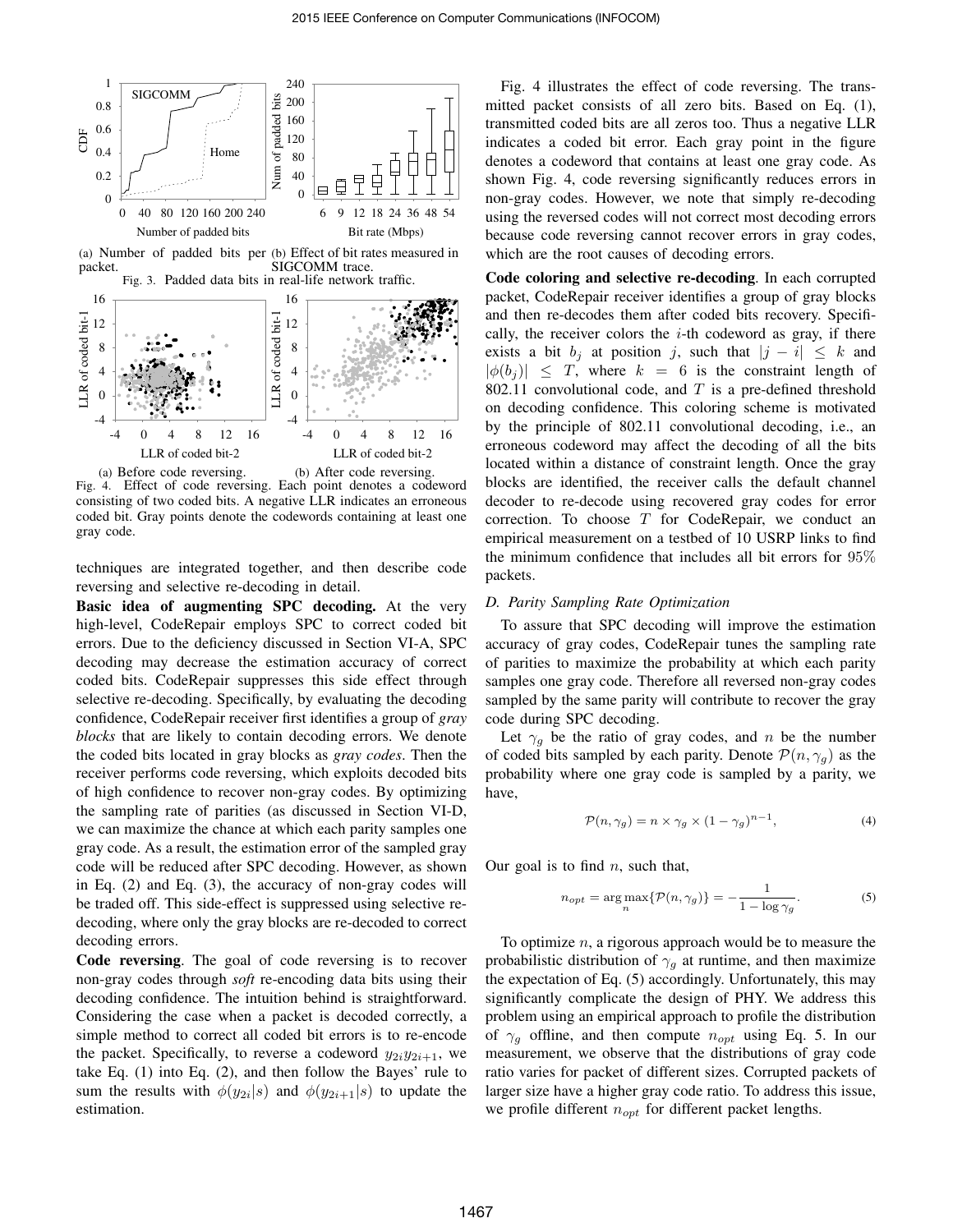# VII. PERFORMANCE ANALYSIS

In this section, we present an analytical study to verify the efficiency of PHY packet recovery based on Shannon's random code [19]. We characterize the efficiency by metric  $\gamma$ , which is defined as the expected number of bit errors reduced by correcting one coded bit error.

We begin with a brief introduction on the background of random code. At the encoder, a message is first divided into *n*bit blocks. Then each block is encoded into a *m*-bit codeword based on the random mapping defined in a codebook, which is shared by both sender and receiver. The above code is denoted as  $(n,m)$ -code, where  $n/m$  is the coding rate.

Assuming that a *m*-bit codeword is received with *ε* errors, the received codeword defines a set  $A^{\varepsilon}$ , in which the Hamming distances from all codewords to the received one is less than *ε*. The size of *<sup>A</sup> ε* is,

$$
|\mathcal{A}^\varepsilon| = {m \choose 0} + {m \choose 1} + \ldots + {m \choose \varepsilon}
$$

If at least one of the codewords in  $A^{\epsilon}$  is selected to encode a block, the transmitted block will be eliminated during decoding, causing decoding errors<sup>1</sup>. Assuming that  $m$  is reasonably large so that  $\varepsilon \ll 2^m$ , the probability of correct decoding can be computed as,

$$
\mathcal{P}(\varepsilon) = (1 - 2^{n-m})^{|\mathcal{A}^{\varepsilon}|}
$$

Given that the block is decoded with errors, to correct the block, number of coded bits needed to correct is,

$$
\sum_{0 \le k < \varepsilon} \frac{\left(\varepsilon - k\right)\left(\mathcal{P}(k) - \mathcal{P}(k+1)\right)}{1 - \mathcal{P}(\varepsilon)} = \frac{\varepsilon - \sum_{0 < k \le \varepsilon} \mathcal{P}(k)}{1 - \mathcal{P}(\varepsilon)}
$$

Because of random coding, an erroneous *n*-bit block contains an average of  $n/2$  bit errors. Thus  $\gamma$  can be derived as,

$$
\gamma = \sum_{0 < \varepsilon < m} \rho(\varepsilon) \times \frac{n}{2} \times \frac{1 - \mathcal{P}(\varepsilon)}{\varepsilon - \sum_{0 \le k \le \varepsilon} \mathcal{P}(k)} \tag{6}
$$

where  $\rho(\cdot)$  is the probability of having  $\varepsilon$  coded bit errors in a *m*-bit codeword. For binary symmetric channel (BSC) and AWGN channel, coded bit errors occur independently of each other. Thus  $\varepsilon$  follows binomial distribution, i.e.,  $\varepsilon \sim \mathcal{B}(m, \beta)$ , where  $\beta$  is the coded bit error rate.

Fig. 5 plots Eq. (6) for four random codes of different block lengths over binary symmetric channels. As shown in the figure, correcting one coded bits reduces a large number of bit errors. Moreover, we find that *PHY packet recovery is particularly efficient when the block length of code is large or the coded bit error rate is low.* This result suggests that reallife wireless networks will benefit from PHY packet recovery for two reasons. First, as a common practice, real-life wireless

<sup>1</sup>We assume that the decoder will eliminate the true message if its distance is equal to another candidate. Thus the result derived in this section provides a lower bound of *γ*.



Fig. 5. Bit errors reduced by correcting one faulty coded bit for Shannon's random code.

networks usually employ channel codes of large block length for improving the resistance to transmission errors. As an example, the block length of LDPC employed in 802.11n ranges from 648 to 1944. Second, coded bit error rate observed in real-life wireless networks is typically low due to the effect of bit rate adaptation, which optimizes the modulation to minimize transmission errors under time-varying channel conditions.

## VIII. EVALUATION

We prototype CodeRepair in an 802.11 like PHY atop the OFDM modules of GNURadio/USRP platform. The PHY implements 802.11 compliant operations, including scrambling, interleaving, convolutional coding and decoding. We employ BCJR [1], a widely adopted algorithm for maximum a posteriori decoding of 802.11 convolutional code. The decoder takes demodulated symbols as input, converts complex symbols on constellation to soft coded bits using a soft-output de-mapper [21], and then performs soft-in soft-out decoding. CodeRepair is integrated with BCJR following the structure shown in Fig. 2.

Our evaluation centers around three aspects. (1) How efficiently can CodeRepair recover corrupted packets? (2) What is the impact of CodeRepair on the link-layer of 802.11 with transmission rate adaptation? and (3) How much is the decoding overhead of CodeRepair?

#### *A. Efficiency of Error Correction*

Experiment settings. We evaluate the error correction performance of CodeRepair on a testbed of 10 USRP links deployed in an office building. Each link consists of two USRP nodes. Without loss of generality, we evaluate CodeRepair atop the rate-1/2 802.11 convolutional code, using BPSK modulation. Our experiments are conducted on a 4MHz channel centered at 5 GHz. We observe that the USRP links exhibit substantially different channel conditions. The average BER ranges from 0.06% to 5.37%. Our trace-driven emulation discussed in Section VIII-B will evaluate CodeRepair performance under other bit rates, on a 20MHz channel trace collected using production 802.11n NICs.

Our evaluation focuses on the efficiency of coded bits recovery and partial packet correction of CodeRepair. A key factor that affects error correction performance is the number of padded parities, which depends on the packet size and bit rate. In real networks, packet size may follow different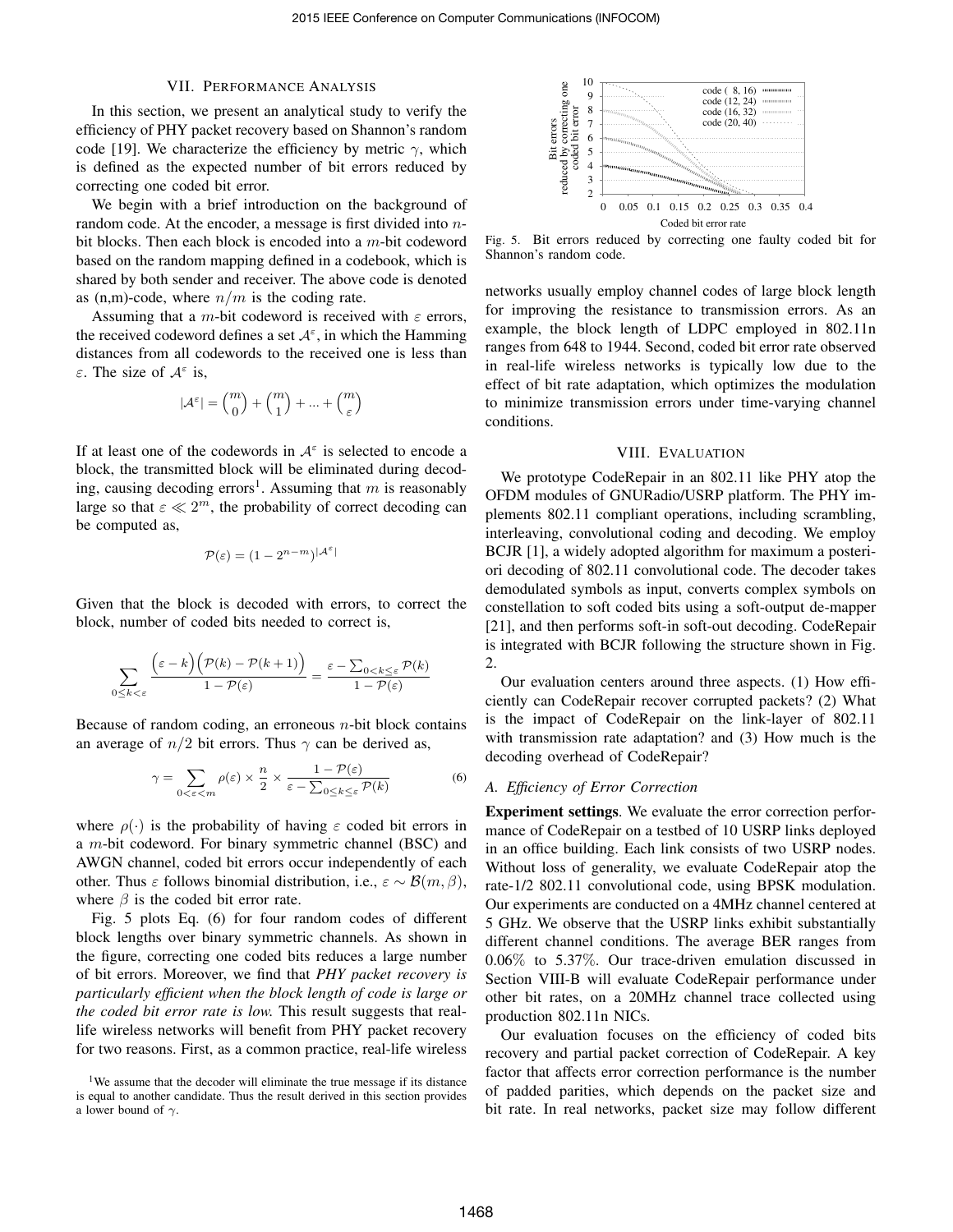

Fig. 6. Partial packet recovery of CodeRepair and link layer Fig. 7. Error rate of non-gray RS code. In RS-*k* and CR-*k* denote link layer RS code and CodeRepair when using *k* parities for error recovery.

codes before and after code reversing.

Fig. 8. Error rate of gray-codes before and after SPC decoding.

probabilistic distributions depending on the network traffic. In the following, we conduct controlled experiments to study the effect of the number of parity bits on CodeRepair performance. Specifically, we use a fixed packet size of 420 bytes, where the first 400 bytes are used for carrying data bits, and the last 20 bytes carrying parities. At the receiver, we tune the number of parities used for error correction to study the effects on error correction performance. In Section VIII-B, we will evaluate CodeRepair using real-life network traffic of different packet length distributions.

Coded bits recovery. We now evaluate the performance of coded bits recovery described in Section VI-C. In particular, CodeRepair first performs code reversing to recover non-gray codes, and then conducts SPC decoding described in Section VI-A to correct gray codes. We measure the performance by transmitting 1000 packets on each USRP link. Fig. 7 show the distribution of coded bit error rate for non-gray codes before and after code reversing. The results are measured using total 13872 corrupted packets logged in our testbed. We observe that code reversing recovers a significant amount of gray codes. Specifically, the average error rate is reduced from 4.4% to 0.2%.

Leveraging the low error rate of recovered non-gray codes, CodeRepair further conducts SPC decoding using parities to correct errors in gray codes. Fig. 8 shows the distribution of coded bit error rate for gray codes before and after SPC decoding using 32 and 96 parities. In particular, using 32 parities, CodeRepair reduces gray code error rates at the 25th and 75th percentile from 7.1% and 12.5% to 2.8% and 10.2%, respectively. Using 96 parities, the error rate at the 25th percentile is further reduced to 1.2%. Although the error reduction is not substantial, correcting a small number of gray code errors has significant impact on packet recovery because one coded bit affects the decoding of a group of data bits (see Section IV). In the following, we will evaluate the effect of coded bits recovery on correcting partial packets.

Partial packet recovery. To validate the packet recovery efficiency of CodeRepair, we compare its performance with link-RS, which uses the Reed-Solomon (RS) code of 8-bit symbols at the link layer to correct bit errors. RS code is efficient in correcting the burst bit errors which are common in 802.11 packet, and is widely adopted in previous work [12]



Fig. 12. Histogram of MAC timing measured on an 802.11 transmitter. The figure shows the percentage of time used in transmission (Tx), retransmission (Retran), and free time, which includes the backoff time incurred by channel access, DIFS, and SIFS.

[23].

Fig. 6(a) compares the packet recovery performance of CodeRepair and link-RS when using the same number of parities. We observe that CodeRepair performs similarly with link layer RS code when using 64, 96, and 128 parities. However, when the number of parities is limited, CodeRepair significantly outperforms link-RS. Specifically, using only 16 parities, CodeRepair recovers 20.2% partial packets, while link layer RS code only recovers 6.6%. This is because CodeRepair is able to leverage the efficiency of PHY packet recovery (demonstrated in Section IV), where correcting one coded bit improves the decoding success rate of a group of data bits.

Fig. 6(b) shows the packet recovery performance of CodeRepair under different numbers of bit errors. We observe that when using 128 parities, CodeRepair performs similarly with link layer RS code. However, decoding RS code incurs much higher computation overhead than CodeRepair. Moreover, when using 16 parities, CodeRepair significantly outperforms RS code in recovering packets of small number of bit errors. Link layer RS code can correct only one error byte using 16 parities. When bit errors are distributed in different bytes, RS code fails to recover the packet. In comparison, CodeRepair first corrects a small number with coded bit errors, and then leverages the efficiency of PHY packet recovery to correct more bit errors. Previous studies [2] [12] show that bit error rate observed in production 802.11 NIC is very low due to the effect of bit rate adaptation. The result shown in Fig. 6(b) suggests that CodeRepair will be more efficient than link layer FECs in real 802.11 networks.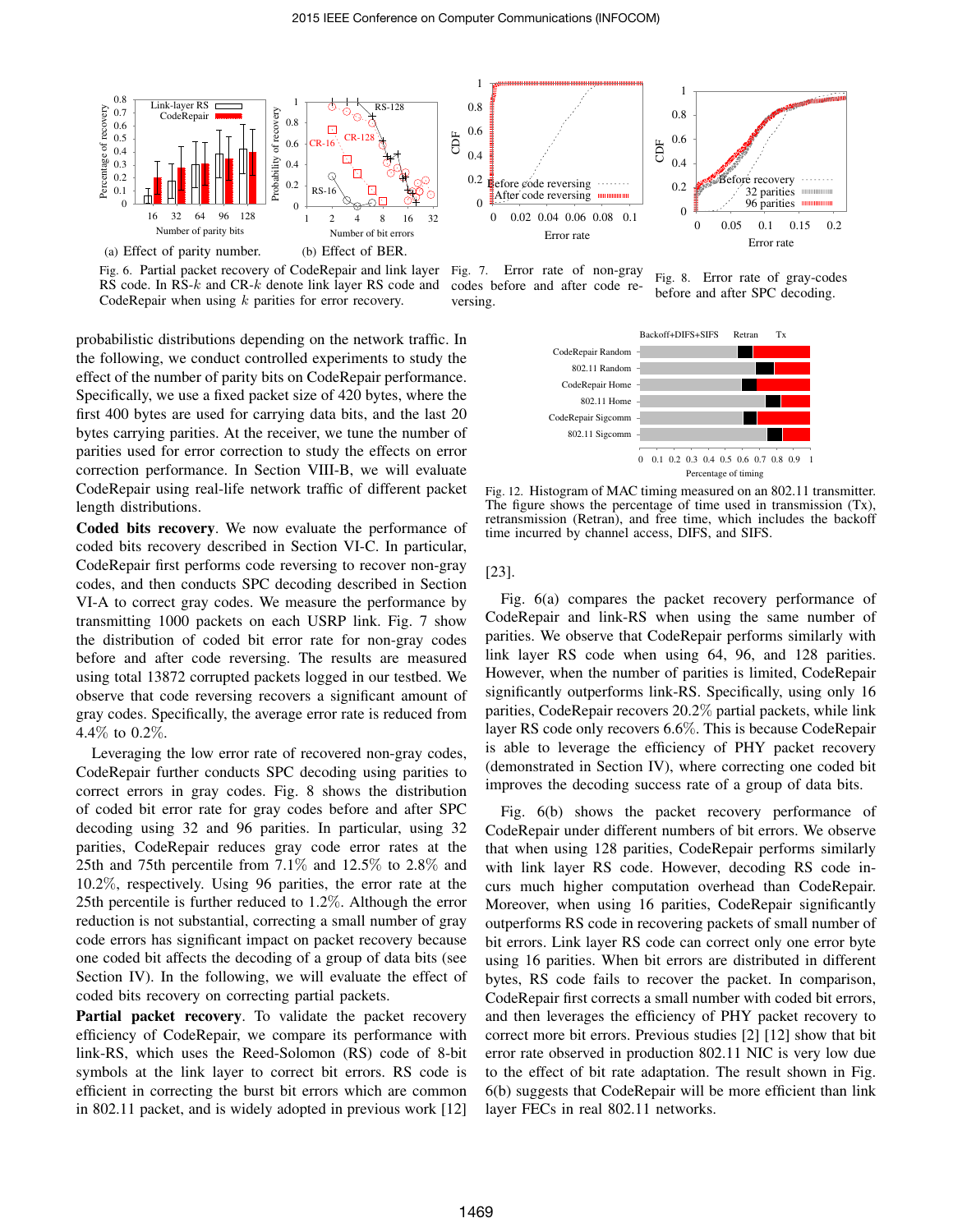

Fig. 13. Goodput gain of CodeRepair on different types of traffic. *B. Impact on Link Layer Performance*

In this section, we evaluate the impact of CodeRepair on the link layer performance of 802.11 networks. Due to processing delay, USRP cannot support full-featured link-layer protocols (e.g., real-time rate adaptation). Therefore, we turn to tracedriven emulations to evaluate the end-to-end link performance gain of CodeRepair. To collect fine-grained channel trace, we employ the tool introduced in [9] to sample channel state information (CSI) on a 20 MHz channel using a link of two Intel 802.11n NICs. During trace collection, the sender transmits UDP packets at a speed of 2,000 packets/second. Meanwhile, the receiver moves around the sender at normal walking speed. Total 10-minute trace was collected. We then run our implementations of CodeRepair and the 802.11 like PHY over this channel trace to measure the end-to-end performance. We observe that the SNR during trace collection ranges from 3dB to 20dB. The signal experiences diverse multipath fadings. The maximum difference between subcarrier SNRs ranges from 5 dB to 22dB.

Evaluation settings. To adapt bit rate over time-varying channel, we employ the algorithm proposed in [8], where the transmitter tunes its bit rate based on the effective SNR measured using receiver ACKs. We implemented a binary exponential backoff algorithm where the transmitter doubles its backoff window whenever a packet loss is detected. According to 802.11, the maximum retry limit is set to 6, and the minimum contention window is set to 15.

We compare the performance of CodeRepair with two baselines, including 802.11 and a link layer FEC based scheme, which employs the RS code used in Fig. 6 and piggybacks parities in the padded bits of 802.11 packets. By comparing CodeRepair with link layer RS code, our goal is to demonstrate the advantages of recovering partial packets at the PHY layer. We note that realizing the link layer RS code is very challenging. Recent study [2] shows that a software RS decoder incurs a large processing delay, which cannot meet the timing constraint of 802.11. In addition, RS decoding incurs much higher computational overhead than CodeRepair. Implementing RS decoding in firmware will significantly

A key factor that affects CodeRepair efficiency is the number of padded parities, which depends on the packet size and bit rate. In our evaluation, we study CodeRepair performance using three packet size distributions, including *Random*, *SIGCOMM* and *Home*. In Random, packet size is randomly choosen between 16 bytes and 1580 bytes, which is the maximum size of 802.11 packet. In SIGCOMM [18] and Home, we replay the packet trace collected in real-life 802.11 networks to improve the realism of our evaluation.

Evaluation results. Our evaluation focuses on three link layer metrics, including the packet loss rate, goodput, and packet delay. Higher layer factors, such as TCP reactions, affect how this link layer performance translates to real system throughput.

Fig. 9 compares the packet loss rates of 802.11, CodeRepair, and link layer RS code. We observe that CodeRepair yields the lowest packet loss rate in all packet traces. Specifically, the average packet loss rate of 802.11 in the three packet traces is 32%, which is similar to the result measured in mobile channels using production NICs [12]. CodeRepair reduces packet loss rate from 32% to 21%, recovering 34% partial packets. Moreover, CodeRepair corrects more packet errors than link layer RS code. The result demonstrates the efficiency of PHY packet recovery. Fig. 10 evaluates how this loss rate reduction translates to the goodput gain. As shown in the figure, CodeRepair significantly improves the end-to-end goodput when compared with 802.11. Specifically, the goodput gains of CodeRepair over 802.11 are 1.60x, 1.66x, and 1.49x in SIGCOMM, Home, and Random packet traces, respectively. The average goodput gain is 1.58x. Moreover, CodeRepair outperforms link layer RS code by about 25% in all packet traces. We further evaluate the packet delay in Fig. 11, where the packet delay is measured as the duration from the start of packet transmission to packet reception. CodeRepair reduces packet delay when compared with 802.11. In particular, the average packet delay is reduced by 37% in the SIGCOMM trace.

To explain why a 34% packet loss reduction translates to a 1.58x goodput gain, we analyze the 802.11 MAC timing statistics in Fig. 12. As 802.11 employs binary exponential backoff in MAC, it is very sensitive to packet losses. Whenever a packet loss is detected, it doubles its channel contention window, increasing the channel access overhead. By recovering 34% partial packets, CodeRepair reduces backoff cost and